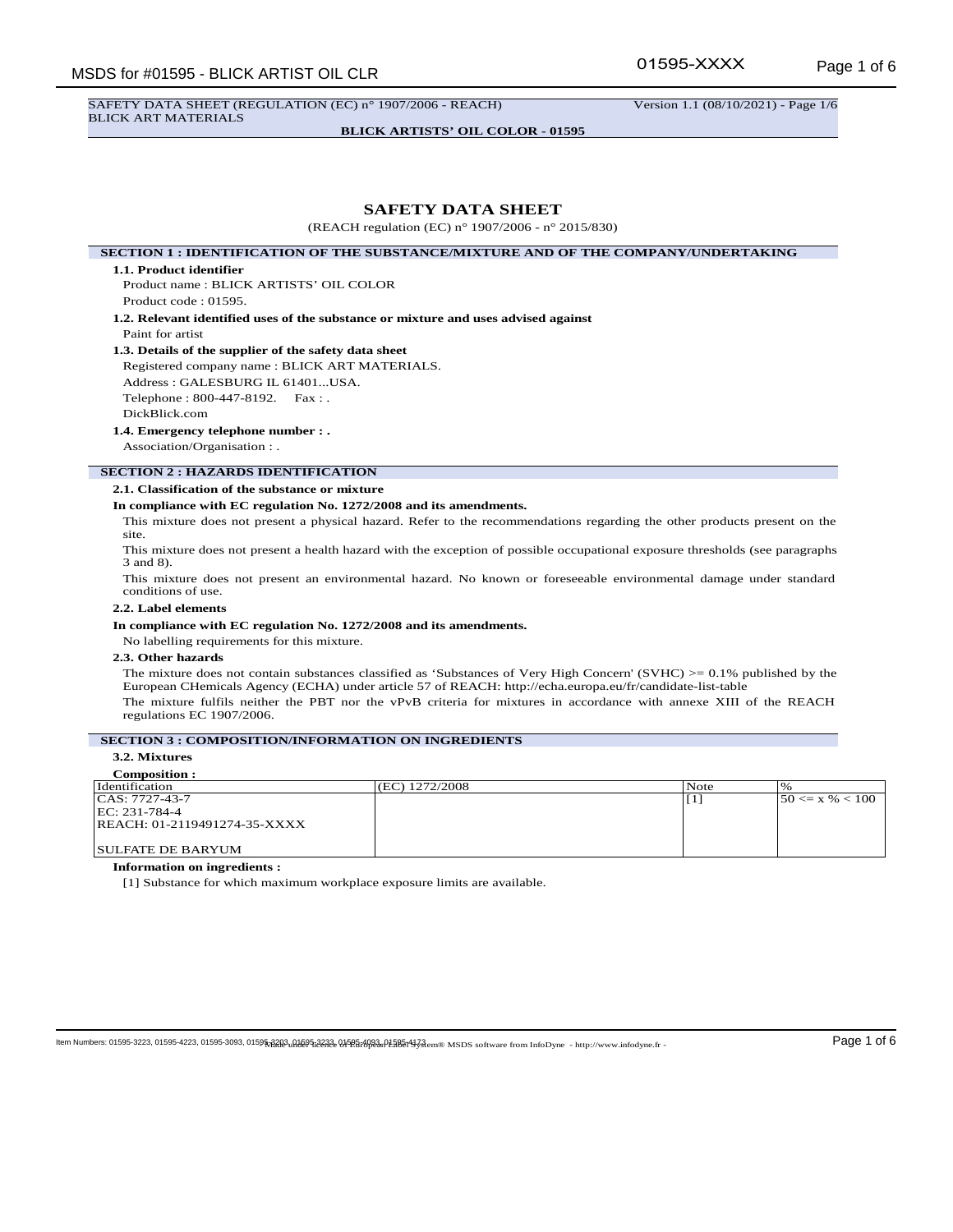#### SAFETY DATA SHEET (REGULATION (EC) n° 1907/2006 - REACH) Version 1.1 (08/10/2021) - Page 2/6 BLICK ART MATERIALS

#### **BLICK ARTISTS' OIL COLOR - 01595**

# **SECTION 4 : FIRST AID MEASURES**

As a general rule, in case of doubt or if symptoms persist, always call a doctor.

NEVER induce swallowing by an unconscious person.

#### **4.1. Description of first aid measures**

#### **In the event of swallowing :**

Seek medical attention, showing the label.

**4.2. Most important symptoms and effects, both acute and delayed**

## No data available.

**4.3. Indication of any immediate medical attention and special treatment needed** No data available.

## **SECTION 5 : FIREFIGHTING MEASURES**

#### Non-flammable.

#### **5.1. Extinguishing media**

#### **5.2. Special hazards arising from the substance or mixture**

A fire will often produce a thick black smoke. Exposure to decomposition products may be hazardous to health.

Do not breathe in smoke.

In the event of a fire, the following may be formed :

- carbon monoxide (CO)
- carbon dioxide (CO2)

### **5.3. Advice for firefighters**

No data available.

#### **SECTION 6 : ACCIDENTAL RELEASE MEASURES**

**6.1. Personal precautions, protective equipment and emergency procedures**

Consult the safety measures listed under headings 7 and 8.

#### **For first aid worker**

First aid workers will be equipped with suitable personal protective equipment (See section 8).

### **6.2. Environmental precautions**

Contain and control the leaks or spills with non-combustible absorbent materials such as sand, earth, vermiculite, diatomaceous earth in drums for waste disposal.

Prevent any material from entering drains or waterways.

**6.3. Methods and material for containment and cleaning up**

Clean preferably with a detergent, do not use solvents.

## **6.4. Reference to other sections**

No data available.

### **SECTION 7 : HANDLING AND STORAGE**

Requirements relating to storage premises apply to all facilities where the mixture is handled.

## **7.1. Precautions for safe handling**

Always wash hands after handling.

#### **Fire prevention :**

Prevent access by unauthorised personnel.

#### **Recommended equipment and procedures :**

For personal protection, see section 8.

Observe precautions stated on label and also industrial safety regulations.

## **Prohibited equipment and procedures :**

No smoking, eating or drinking in areas where the mixture is used.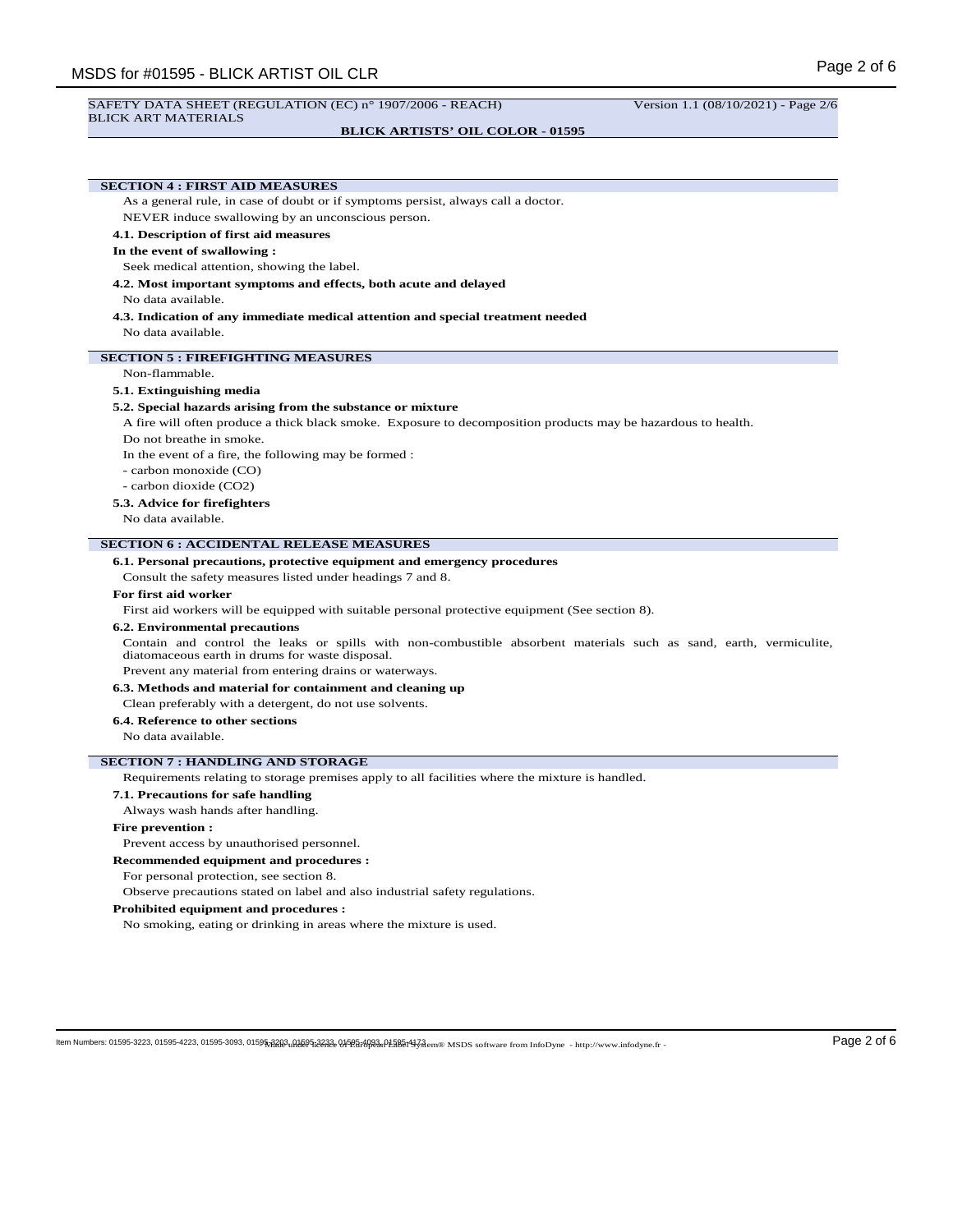#### **BLICK ARTISTS' OIL COLOR - 01595**

## **7.2. Conditions for safe storage, including any incompatibilities**

No data available.

#### **Storage**

Keep out of reach of children.

## **Packaging**

Always keep in packaging made of an identical material to the original.

**7.3. Specific end use(s)**

No data available.

## **SECTION 8 : EXPOSURE CONTROLS/PERSONAL PROTECTION**

# **8.1. Control parameters**

## **Occupational exposure limits :**

- ACGIH TLV (American Conference of Governmental Industrial Hygienists, Threshold Limit Values, 2010) :

| CAS                                                                      | TWA :                 | STEL: | Ceiline: | Definition: | Criteria : |  |
|--------------------------------------------------------------------------|-----------------------|-------|----------|-------------|------------|--|
| 7727-43-7                                                                | $10 \text{ mg/m}$ 3   |       |          |             |            |  |
| - UK / WEL (Workplace exposure limits, EH40/2005, Fourth Edition 2020) : |                       |       |          |             |            |  |
| <b>CAS</b>                                                               | TWA :                 | STEL: | Ceiline: | Definition: | Criteria : |  |
| $7727 - 43 - 7$                                                          | $\approx 4 \text{ m}$ |       |          |             |            |  |

#### **8.2. Exposure controls**

### **Personal protection measures, such as personal protective equipment**

Pictogram(s) indicating the obligation of wearing personal protective equipment (PPE) :



Use personal protective equipment that is clean and has been properly maintained.

Store personal protective equipment in a clean place, away from the work area.

Never eat, drink or smoke during use. Remove and wash contaminated clothing before re-using. Ensure that there is adequate ventilation, especially in confined areas.

## **- Eye / face protection**

Avoid contact with eyes.

Use eye protectors designed to protect against liquid splashes

Before handling, wear safety goggles in accordance with standard EN166.

#### **- Hand protection**

Wear suitable protective gloves in the event of prolonged or repeated skin contact.

Type of gloves recommended :

- Natural latex

## **- Body protection**

Work clothing worn by personnel shall be laundered regularly.

After contact with the product, all parts of the body that have been soiled must be washed.

## **SECTION 9 : PHYSICAL AND CHEMICAL PROPERTIES**

| 9.1. Information on basic physical and chemical properties |                 |
|------------------------------------------------------------|-----------------|
| <b>General information:</b>                                |                 |
| Physical state:                                            | Viscous liquid. |
| Important health, safety and environmental information     |                 |
| $pH$ :                                                     | Not stated.     |
|                                                            | Slightly basic. |
| Boiling point/boiling range:                               | Not specified.  |
| Flash Point:                                               | $101.00 °C$ .   |
| Vapour pressure $(50^{\circ}$ C) :                         | Not relevant.   |

 $\log N$  Mumbers: 01595-3223, 01595-4223, 01595-3093, 0159<del>5, 2233, 01595, 2233,</del> 01595-233, 01595-23, 01595-23, 01595-3093, 01595-2348, 01595-2348, 01595-2348, 01595-2365 015976. http://www.infodyne.fr -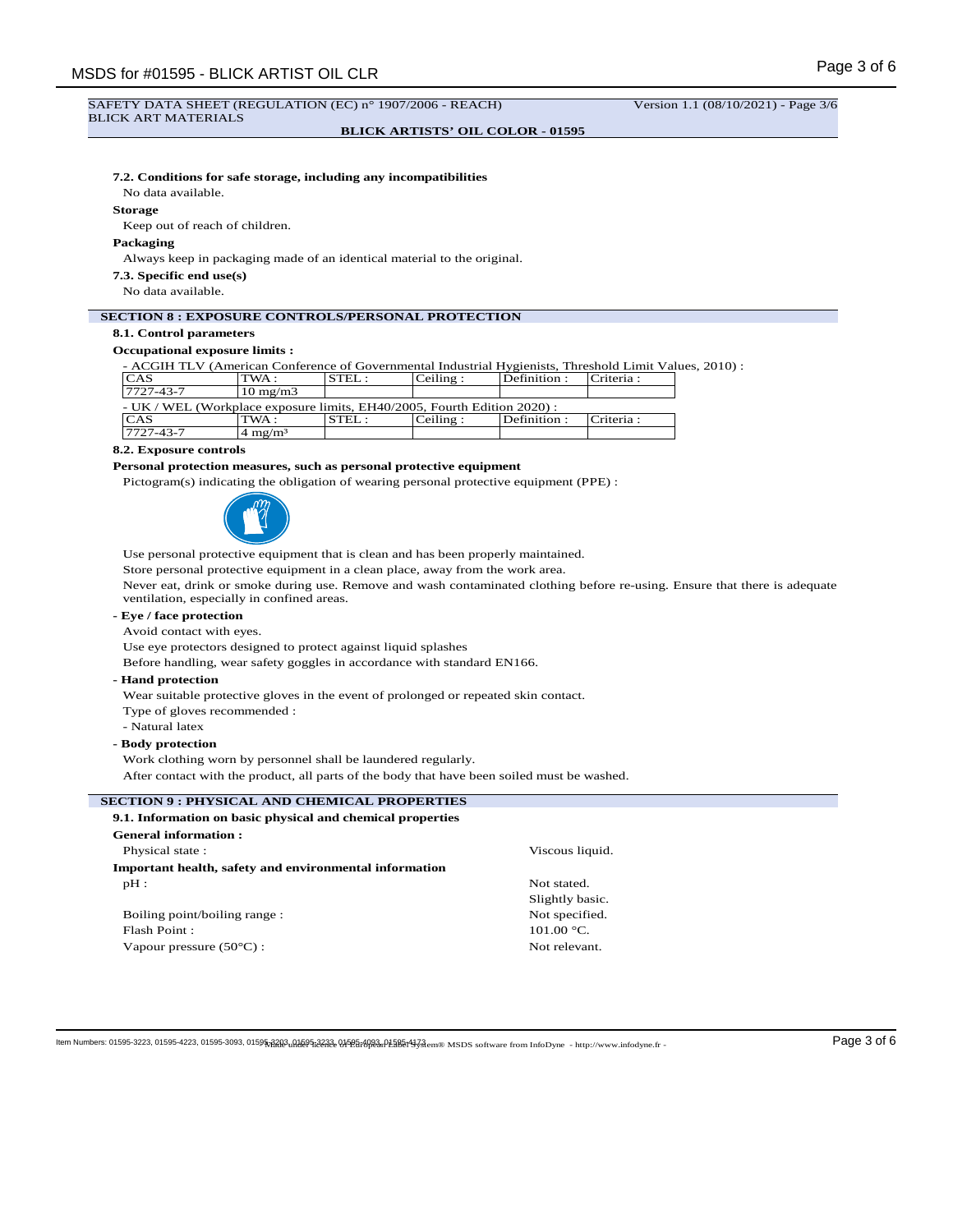# SAFETY DATA SHEET (REGULATION (EC) n° 1907/2006 - REACH) Version 1.1 (08/10/2021) - Page 4/6 BLICK ART MATERIALS

# **BLICK ARTISTS' OIL COLOR - 01595**

| Density:                                                                                                 | >1             |  |  |
|----------------------------------------------------------------------------------------------------------|----------------|--|--|
| Water solubility:                                                                                        | Dilutable.     |  |  |
| Melting point/melting range:                                                                             | Not specified. |  |  |
| Self-ignition temperature :                                                                              | Not specified. |  |  |
| Decomposition point/decomposition range :                                                                | Not specified. |  |  |
| 9.2. Other information                                                                                   |                |  |  |
| No data available.                                                                                       |                |  |  |
|                                                                                                          |                |  |  |
| <b>SECTION 10: STABILITY AND REACTIVITY</b>                                                              |                |  |  |
| 10.1. Reactivity                                                                                         |                |  |  |
| No data available.                                                                                       |                |  |  |
| 10.2. Chemical stability                                                                                 |                |  |  |
| This mixture is stable under the recommended handling and storage conditions in section 7.               |                |  |  |
| 10.3. Possibility of hazardous reactions                                                                 |                |  |  |
| No data available.                                                                                       |                |  |  |
| 10.4. Conditions to avoid                                                                                |                |  |  |
| No data available.                                                                                       |                |  |  |
| 10.5. Incompatible materials                                                                             |                |  |  |
| No data available.                                                                                       |                |  |  |
| 10.6. Hazardous decomposition products                                                                   |                |  |  |
| The thermal decomposition may release/form :                                                             |                |  |  |
| - carbon monoxide (CO)<br>- carbon dioxide (CO2)                                                         |                |  |  |
|                                                                                                          |                |  |  |
| <b>SECTION 11 : TOXICOLOGICAL INFORMATION</b>                                                            |                |  |  |
| 11.1. Information on toxicological effects                                                               |                |  |  |
| No data available.                                                                                       |                |  |  |
| 11.1.1. Substances                                                                                       |                |  |  |
| No toxicological data available for the substances.                                                      |                |  |  |
| 11.1.2. Mixture                                                                                          |                |  |  |
| No toxicological data available for the mixture.                                                         |                |  |  |
| <b>SECTION 12 : ECOLOGICAL INFORMATION</b>                                                               |                |  |  |
| 12.1. Toxicity                                                                                           |                |  |  |
| <b>12.1.2. Mixtures</b>                                                                                  |                |  |  |
| No aquatic toxicity data available for the mixture.                                                      |                |  |  |
| 12.2. Persistence and degradability                                                                      |                |  |  |
| No data available.                                                                                       |                |  |  |
| 12.3. Bioaccumulative potential                                                                          |                |  |  |
| No data available.                                                                                       |                |  |  |
| 12.4. Mobility in soil                                                                                   |                |  |  |
| No data available.                                                                                       |                |  |  |
| 12.5. Results of PBT and vPvB assessment                                                                 |                |  |  |
| No data available.                                                                                       |                |  |  |
| 12.6. Other adverse effects                                                                              |                |  |  |
| No data available.                                                                                       |                |  |  |
| German regulations concerning the classification of hazards for water (WGK, AwSV vom 18/04/2017, KBws) : |                |  |  |
| Nicht wassergefährdend : Not hazardous for water.                                                        |                |  |  |
|                                                                                                          |                |  |  |
|                                                                                                          |                |  |  |
|                                                                                                          |                |  |  |

 $\log N$  Mumbers: 01595-3223, 01595-4223, 01595-3093, 0159<del>5, 2233, 01595, 2233,</del> 01595-233, 01595-233, 01595-2343, 01595-2343, 01595-2343, 01595-3223, 01595-3223, 01595-3233, 01595-323, 01595-323, 01595-323, 01595-393, 0159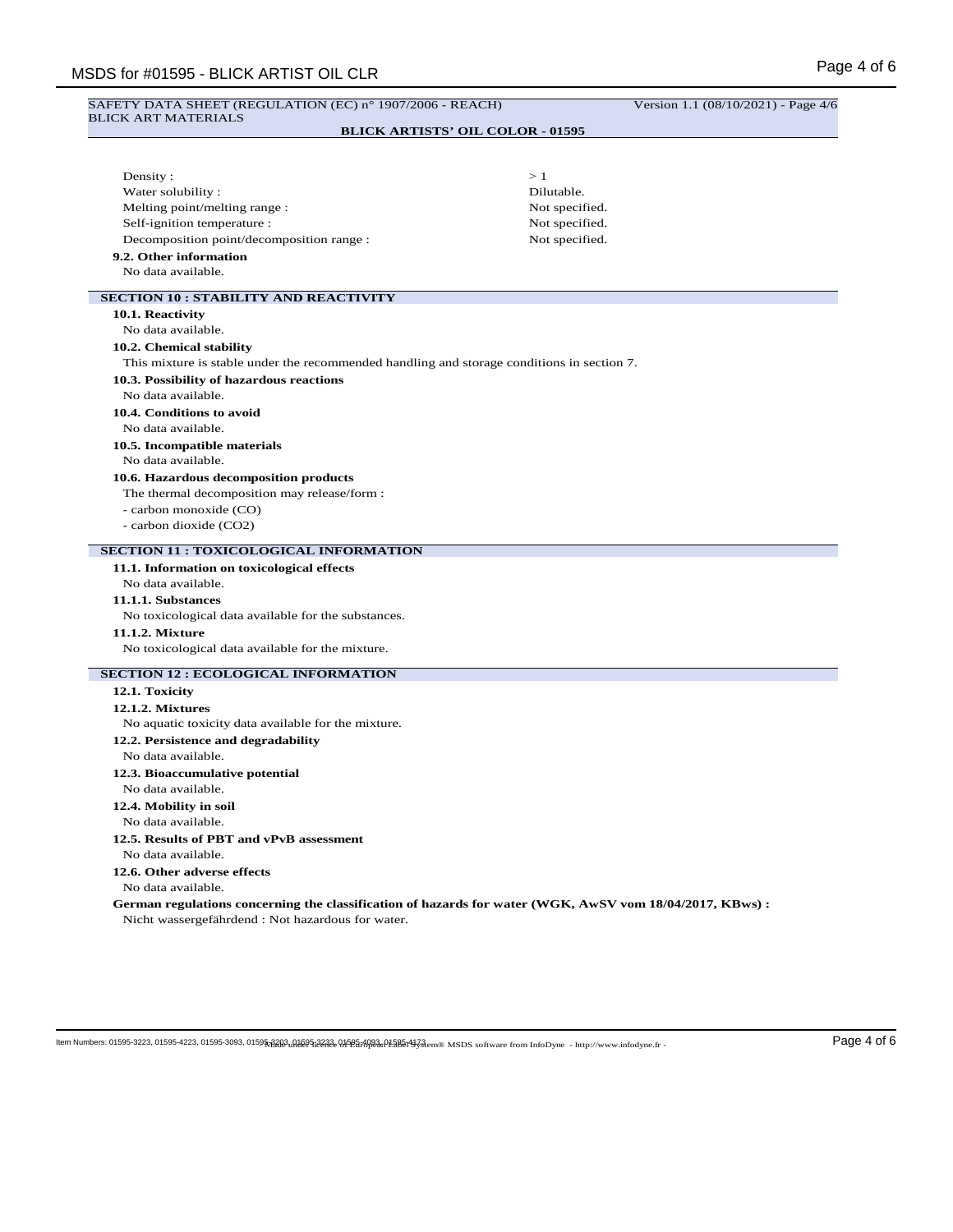## **BLICK ARTISTS' OIL COLOR - 01595**

**SECTION 13 : DISPOSAL CONSIDERATIONS** Proper waste management of the mixture and/or its container must be determined in accordance with Directive 2008/98/EC. **13.1. Waste treatment methods** Do not pour into drains or waterways. **Waste :** Waste management is carried out without endangering human health, without harming the environment and, in particular without risk to water, air, soil, plants or animals. Recycle or dispose of waste in compliance with current legislation, preferably via a certified collector or company. Do not contaminate the ground or water with waste, do not dispose of waste into the environment.

## **Soiled packaging :**

Empty container completely. Keep label(s) on container.

Give to a certified disposal contractor.

### **SECTION 14 : TRANSPORT INFORMATION**

- Exempt from transport classification and labelling.
- **14.1. UN number** -

**14.2. UN proper shipping name**

#### **14.3. Transport hazard class(es)**

-

-

- **14.4. Packing group** -
- **14.5. Environmental hazards**

**14.6. Special precautions for user**

-

-

## **SECTION 15 : REGULATORY INFORMATION**

- **15.1. Safety, health and environmental regulations/legislation specific for the substance or mixture**
- **Classification and labelling information included in section 2:**

The following regulations have been used:

- EU Regulation No. 1272/2008 amended by EU Regulation No. 2020/1182 (ATP 15)
- **Container information:**
- No data available.
- **Particular provisions :** No data available.
- **German regulations concerning the classification of hazards for water (WGK, AwSV vom 18/04/2017, KBws) :** Nicht wassergefährdend : Not hazardous for water.
- **Swiss ordinance on the incentive tax on volatile organic compounds :** 34590-94-8 2-(3-méthoxypropoxy)propane-1-ol
- **15.2. Chemical safety assessment**

No data available.